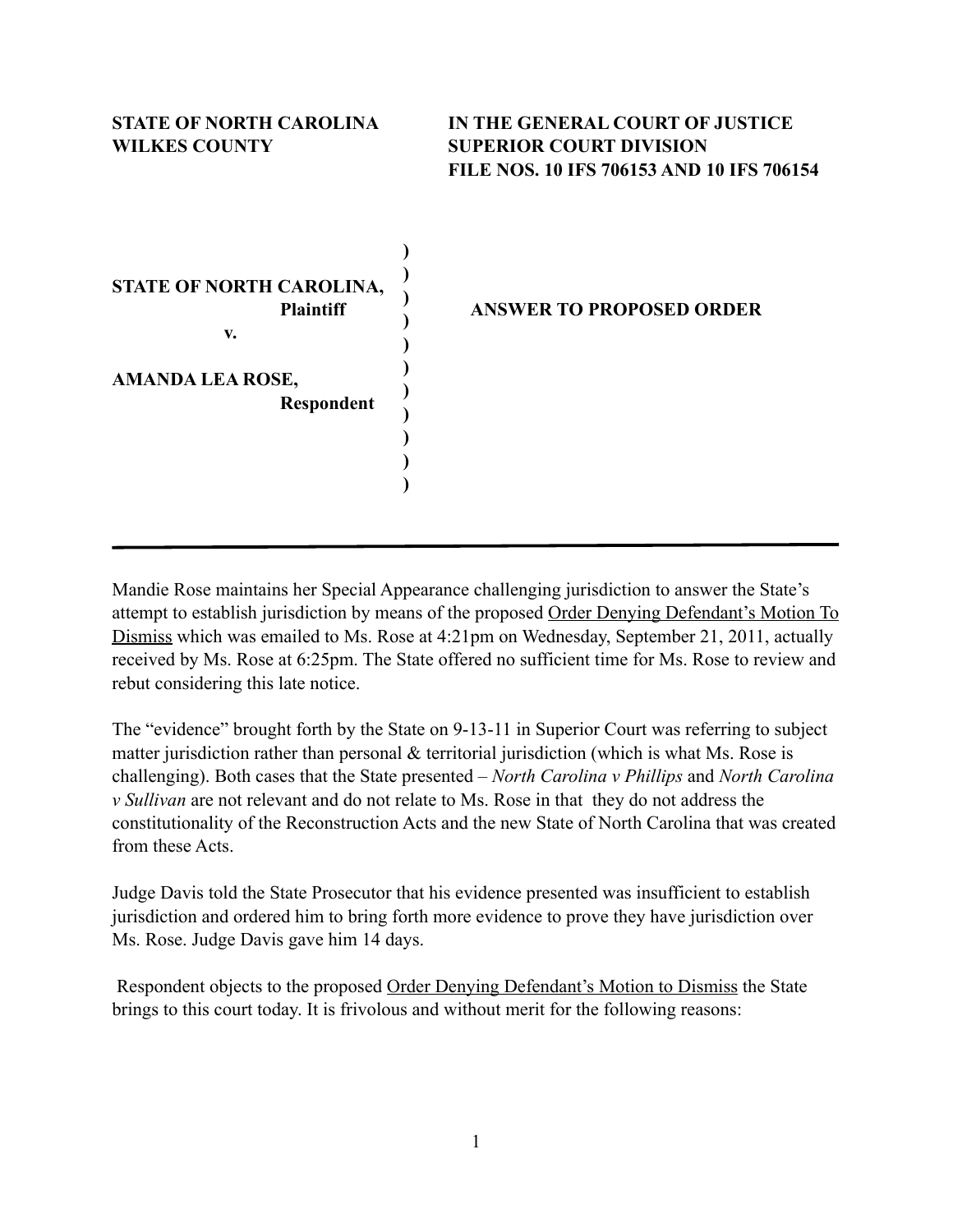- Ms. Rose never filed a Motion to Dismiss and made a Special Appearance to challenge the jurisdiction. Jurisdiction is not discretionary and must be proven before there is any business with the court. Ms. Rose never made a General Appearance filing motions.
- The State's Proposed Order is merely a written version of what he presented on 9-13-11.
- The State has brought forth nothing new or any real evidence as Judge Davis ordered last week.

## **In the State's motion they present unresolved conflicts as conclusions of law as follows:**

1. This Court has jurisdiction to hear these matters pursuant to N.C.G.S. §15A-1115

The State here is making the assumption that this Statute gives the reconstructed state of North Carolina jurisdiction over citizens of the de-jure state of North Carolina organized under the constitution of Dec. 18, 1776. It is clearly stated in the Memorandum of Law that Ms. Rose is challenging the creation of the 39th state to make this assumption. The challenge is for the State to fulfill the most basic element of a lawful jurisdiction by having the ability to prove itnot just claim it. The State is clearly ignoring NC Supreme Court case *State v Batdorf* that jurisdiction isn't something that can just be claimed; it must be proven beyond reasonable doubt. The State clearly has failed.

## 2. Wilkes County is the county where venue lies pursuant to N.C.G.S. §15A-1112

"Venue does not refer to jurisdiction at all. *Arganbright v Good*, 46 Cal. App. 2d Supp.877, 116 P.2d 186. "Jurisdiction" of the court means the inherent power to decide a case, whereas "venue" designates the particular county or city in which a court with jurisdiction, may hear and determine a case. *Village of Oakdale v Ferrante*, 44 Ohio App. 2d 318, 338 N.E. 2d 767, 769. As such, while a defect in venue may be waived by the parties, lack of jurisdiction may not. Blacks Law Dictionary, 6<sup>th</sup> Edition, p.1557

**Jurisdiction has been challenged here, not venue**. The State has failed to provide any evidence that they have a lawful jurisdiction over citizens of the de-jure state.

3. The North Carolina Court of Appeals has previously decided in, *State of North Carolina vs. Duard Stockton Swaim, Jr.* 92 N. C. App. 240 (1988), that N.C.G.S. §20-135.2A is constitutional, as a valid exercise of the North Carolina's police power.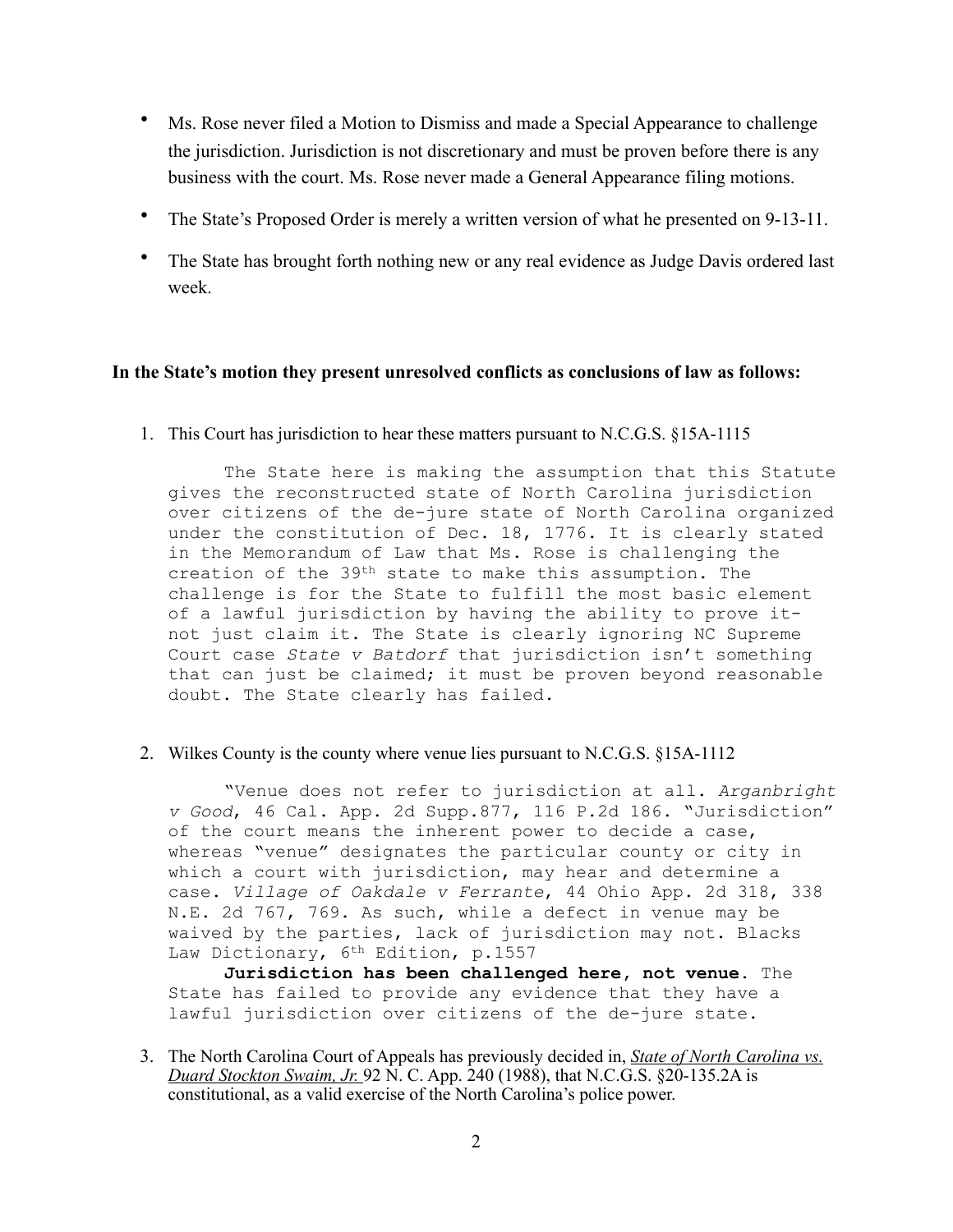It is not denied that a lawfully created state has police powers within its borders. The issue that the prosecutor is avoiding is the lawfulness of the State.

- 4. Should there be a question of the use of the roads Ms. Rose has a right to such use and the roads belong to the people. The State maintains the roads but they don't own them. They are entrusted to maintain them and are paid for by gas and road use taxes.
- 5. As far as a claim that Respondent was within the corporate limits of the de-facto state; mere use of the roads is not a viable claim.
- 6. If there is a claim as to ownership of the roads by the de-facto State, the de-jure state has the rightful claim. The de-facto State cannot show a clear Chain of Title to the Soil.

## **THE BASIC ARGUMENT FOR THE STATE TO PROVE,** *BEYOND A REASONABLE DOUBT***, is as follows:**

Article 4, Section 3, Clause 1 of the United States Constitution states: "New States may be admitted by the congress into this Union; but no new State shall be formed or erected within the Jurisdiction of any other State; nor any State be formed by the Junction of two or more States, or Parts of States, without the consent of the Legislature of the States concerned as well as of the Congress."

The facts of the matter are that two States named North Carolina have entered the American Union. The first one was on November 21, 1789 as the 12<sup>th</sup> State and the second one was on June 25, 1868 as the 39<sup>th</sup> State. The only thing in common of these 2 States is the soil and the name.

Their differences are the body politics and constitutions. States are composed of 3 parts: (1) Body, (2) Soil, and (3) Law. The pre-amble to the Constitution of the United States says that the constitution is ordained for ourselves and our posterity. This is a direct reference to the Body, which has authority to create the laws over the soil.

The legal question raised is whether the  $39<sup>th</sup>$  State is a continuation of the posterity that is mentioned in the Constitution or a new creation?

If it is a new creation, is that creation lawfully authorized?

Does Congress have the power to annul States in times of peace, for the purpose of nationalizing citizenship, without the consent of a free people, by threat of military rule?